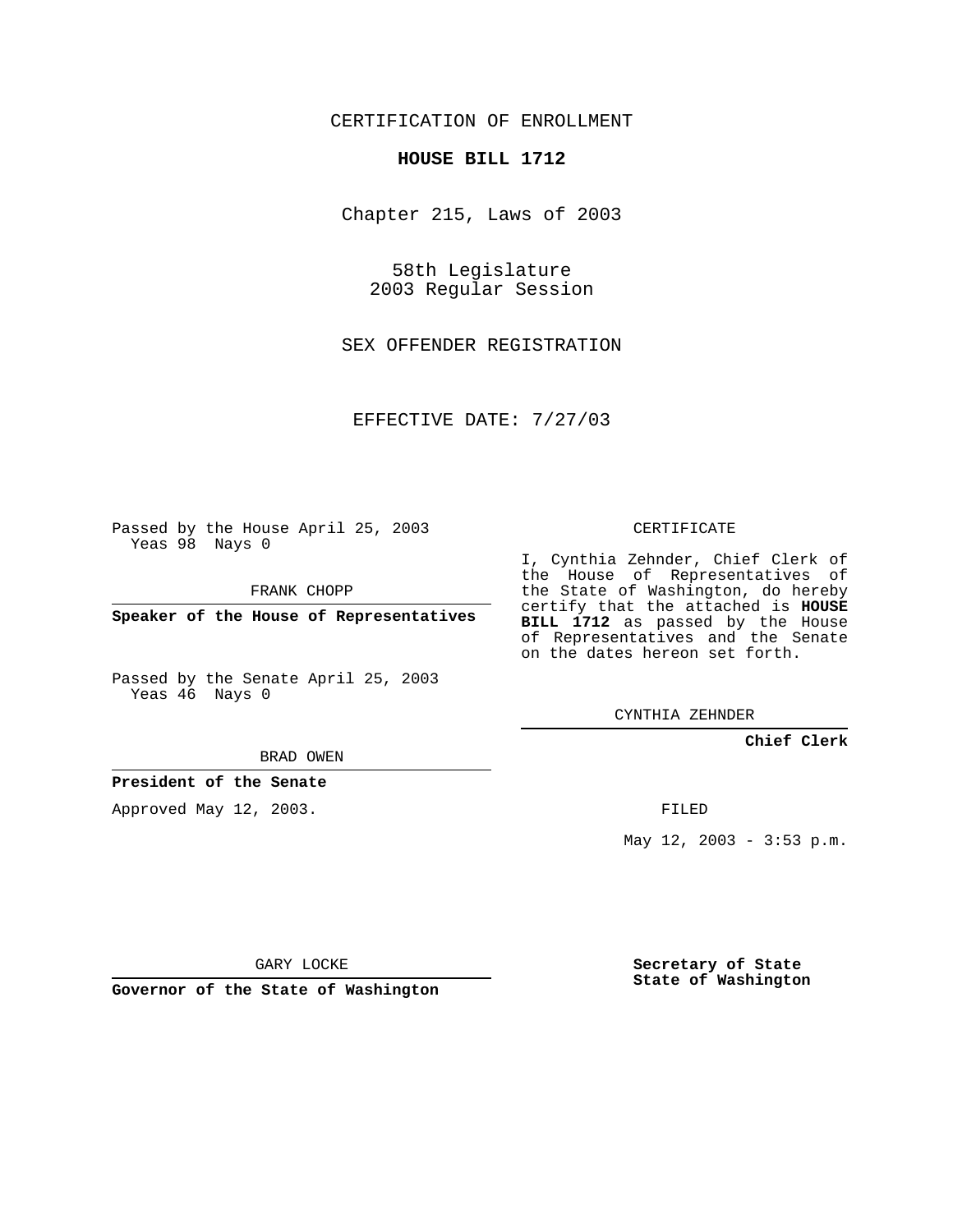## **HOUSE BILL 1712** \_\_\_\_\_\_\_\_\_\_\_\_\_\_\_\_\_\_\_\_\_\_\_\_\_\_\_\_\_\_\_\_\_\_\_\_\_\_\_\_\_\_\_\_\_

\_\_\_\_\_\_\_\_\_\_\_\_\_\_\_\_\_\_\_\_\_\_\_\_\_\_\_\_\_\_\_\_\_\_\_\_\_\_\_\_\_\_\_\_\_

## AS AMENDED BY THE SENATE

Passed Legislature - 2003 Regular Session

## **State of Washington 58th Legislature 2003 Regular Session**

**By** Representatives O'Brien, Mielke and Darneille; by request of Department of Community, Trade, and Economic Development

Read first time 02/05/2003. Referred to Committee on Criminal Justice & Corrections.

 AN ACT Relating to registration of sex offenders and kidnapping offenders; and amending RCW 9A.44.130.

BE IT ENACTED BY THE LEGISLATURE OF THE STATE OF WASHINGTON:

 **Sec. 1.** RCW 9A.44.130 and 2002 c 31 s 1 are each amended to read as follows:

 (1) Any adult or juvenile residing whether or not the person has a fixed residence, or who is a student, is employed, or carries on a vocation in this state who has been found to have committed or has been convicted of any sex offense or kidnapping offense, or who has been found not guilty by reason of insanity under chapter 10.77 RCW of committing any sex offense or kidnapping offense, shall register with the county sheriff for the county of the person's residence, or if the person is not a resident of Washington, the county of the person's school, or place of employment or vocation, or as otherwise specified in this section. Where a person required to register under this section is in custody of the state department of corrections, the state department of social and health services, a local division of youth services, or a local jail or juvenile detention facility as a result of a sex offense or kidnapping offense, the person shall also register at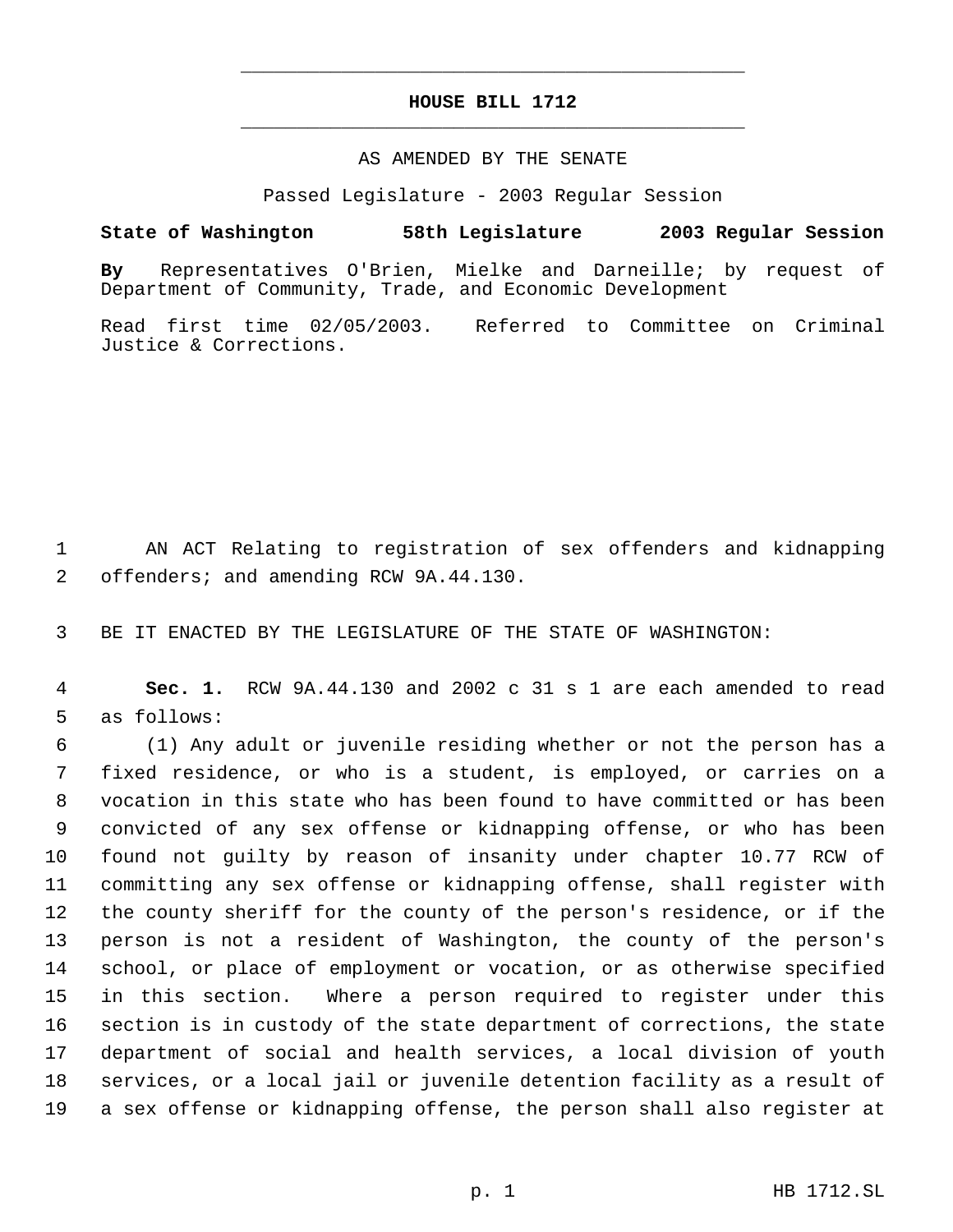the time of release from custody with an official designated by the agency that has jurisdiction over the person. In addition, any such adult or juvenile: (a) Who is admitted to a public or private institution of higher education shall, within ten days of enrolling or by the first business day after arriving at the institution, whichever is earlier, notify the sheriff for the county of the person's residence of the person's intent to attend the institution; (b) who gains employment at a public or private institution of higher education 9 shall, within ten days of accepting employment or by the first business day after commencing work at the institution, whichever is earlier, 11 notify the sheriff for the county of the person's residence of the 12 person's employment by the institution; or (c) whose enrollment or 13 employment at a public or private institution of higher education is terminated shall, within ten days of such termination, notify the 15 sheriff for the county of the person's residence of the person's 16 termination of enrollment or employment at the institution. Persons required to register under this section who are enrolled in a public or private institution of higher education on June 11, 1998, must notify the county sheriff immediately. The sheriff shall notify the institution's department of public safety and shall provide that department with the same information provided to a county sheriff under subsection (3) of this section.

 (2) This section may not be construed to confer any powers pursuant to RCW 4.24.500 upon the public safety department of any public or private institution of higher education.

 (3)(a) The person shall provide the following information when registering: (i) Name; (ii) address; (iii) date and place of birth; (iv) place of employment; (v) crime for which convicted; (vi) date and place of conviction; (vii) aliases used; (viii) social security number; (ix) photograph; and (x) fingerprints.

 (b) Any person who lacks a fixed residence shall provide the following information when registering: (i) Name; (ii) date and place of birth; (iii) place of employment; (iv) crime for which convicted; (v) date and place of conviction; (vi) aliases used; (vii) social security number; (viii) photograph; (ix) fingerprints; and (x) where he or she plans to stay.

(4)(a) Offenders shall register with the county sheriff within the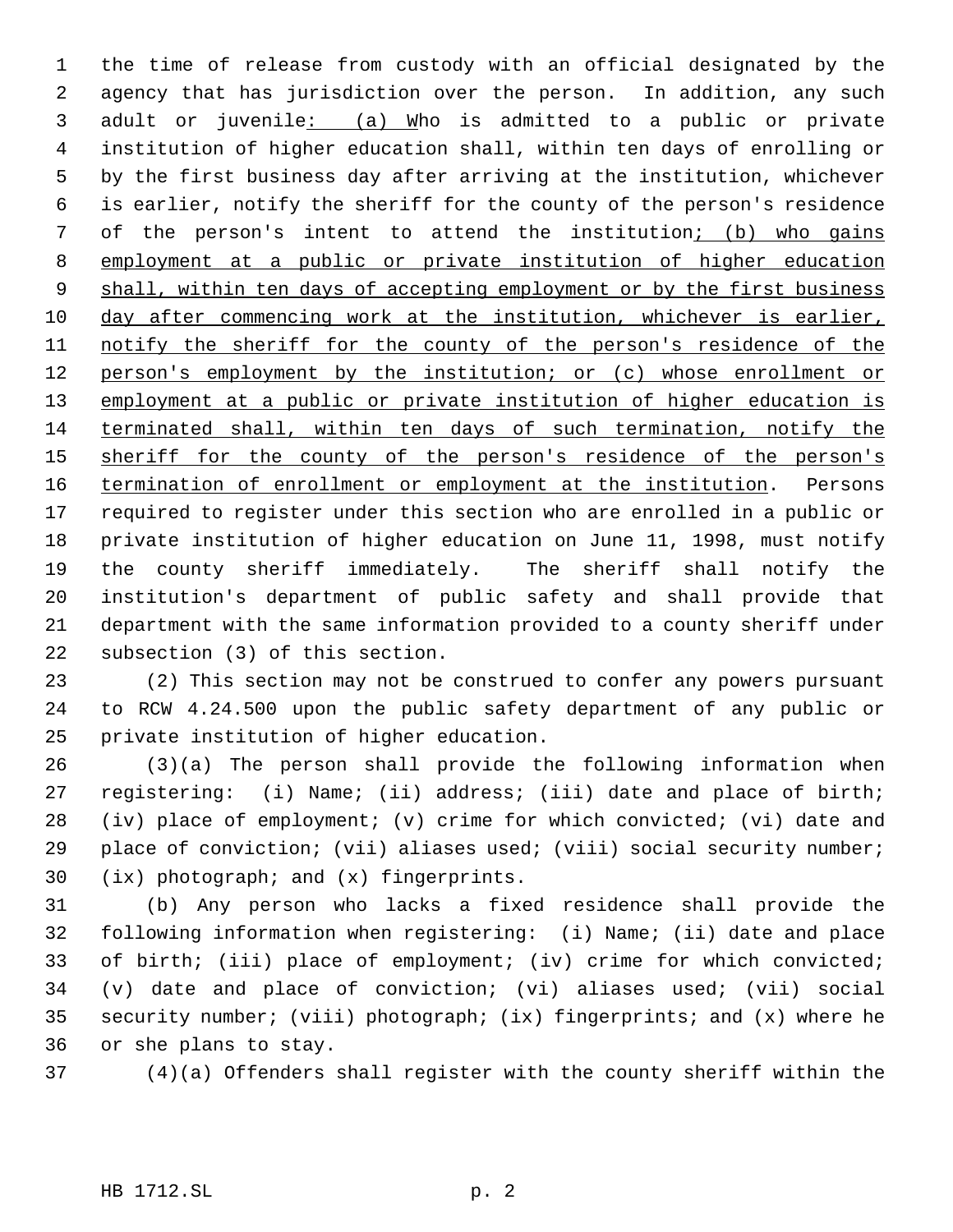following deadlines. For purposes of this section the term "conviction" refers to adult convictions and juvenile adjudications for sex offenses or kidnapping offenses:

 (i) OFFENDERS IN CUSTODY. (A) Sex offenders who committed a sex offense on, before, or after February 28, 1990, and who, on or after July 28, 1991, are in custody, as a result of that offense, of the state department of corrections, the state department of social and health services, a local division of youth services, or a local jail or juvenile detention facility, and (B) kidnapping offenders who on or after July 27, 1997, are in custody of the state department of corrections, the state department of social and health services, a local division of youth services, or a local jail or juvenile detention facility, must register at the time of release from custody with an official designated by the agency that has jurisdiction over the offender. The agency shall within three days forward the registration information to the county sheriff for the county of the offender's anticipated residence. The offender must also register within twenty- four hours from the time of release with the county sheriff for the county of the person's residence, or if the person is not a resident of Washington, the county of the person's school, or place of employment or vocation. The agency that has jurisdiction over the offender shall provide notice to the offender of the duty to register. Failure to register at the time of release and within twenty-four hours of release constitutes a violation of this section and is punishable as provided in subsection (10) of this section.

 When the agency with jurisdiction intends to release an offender with a duty to register under this section, and the agency has knowledge that the offender is eligible for developmental disability services from the department of social and health services, the agency shall notify the division of developmental disabilities of the release. Notice shall occur not more than thirty days before the offender is to be released. The agency and the division shall assist the offender in meeting the initial registration requirement under this section. Failure to provide such assistance shall not constitute a defense for any violation of this section.

 (ii) OFFENDERS NOT IN CUSTODY BUT UNDER STATE OR LOCAL JURISDICTION. Sex offenders who, on July 28, 1991, are not in custody but are under the jurisdiction of the indeterminate sentence review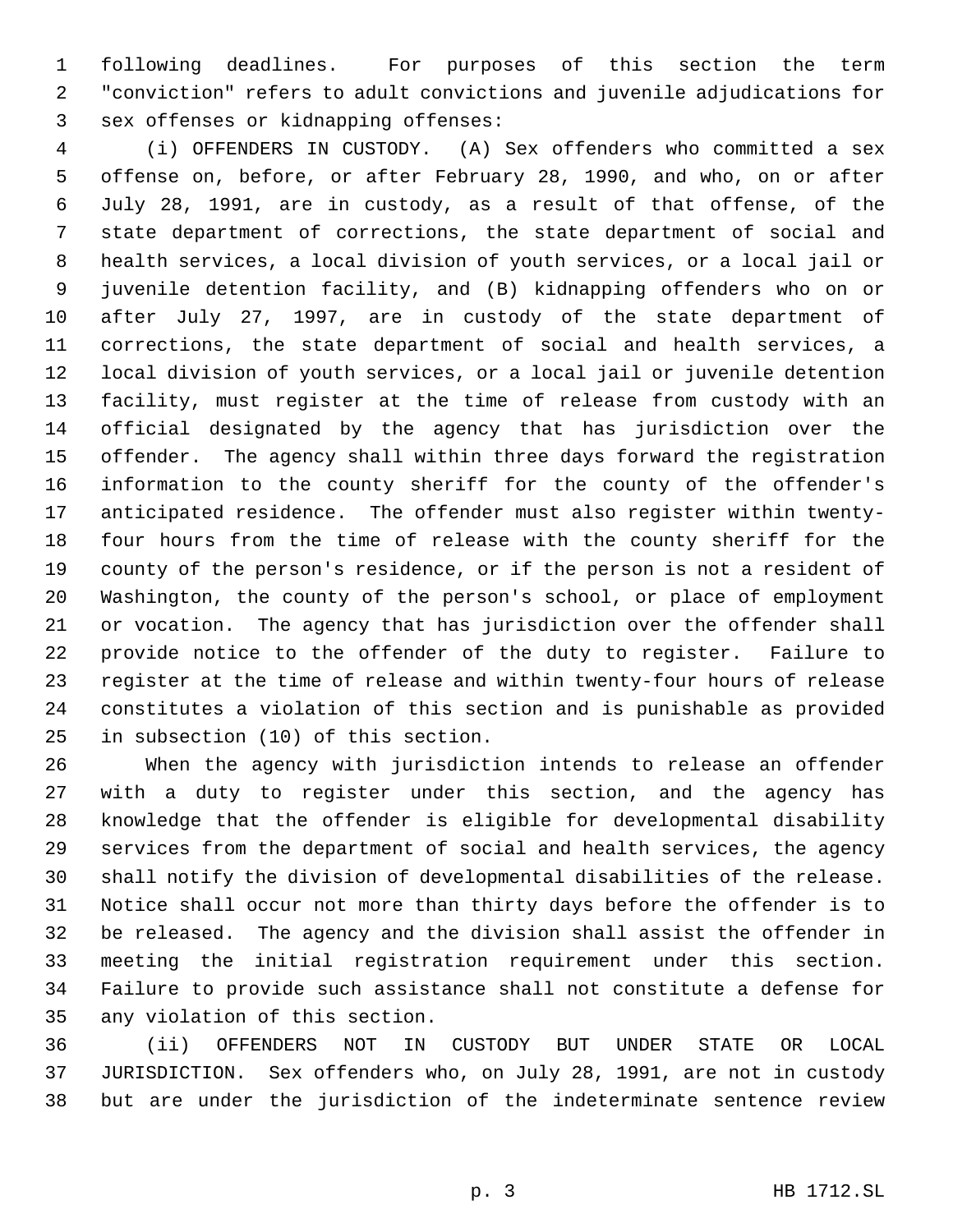board or under the department of correction's active supervision, as defined by the department of corrections, the state department of social and health services, or a local division of youth services, for sex offenses committed before, on, or after February 28, 1990, must register within ten days of July 28, 1991. Kidnapping offenders who, on July 27, 1997, are not in custody but are under the jurisdiction of the indeterminate sentence review board or under the department of correction's active supervision, as defined by the department of corrections, the state department of social and health services, or a local division of youth services, for kidnapping offenses committed before, on, or after July 27, 1997, must register within ten days of July 27, 1997. A change in supervision status of a sex offender who was required to register under this subsection (4)(a)(ii) as of July 28, 1991, or a kidnapping offender required to register as of July 27, 1997, shall not relieve the offender of the duty to register or to reregister following a change in residence. The obligation to register shall only cease pursuant to RCW 9A.44.140.

 (iii) OFFENDERS UNDER FEDERAL JURISDICTION. Sex offenders who, on or after July 23, 1995, and kidnapping offenders who, on or after July 27, 1997, as a result of that offense are in the custody of the United States bureau of prisons or other federal or military correctional agency for sex offenses committed before, on, or after February 28, 1990, or kidnapping offenses committed on, before, or after July 27, 1997, must register within twenty-four hours from the time of release with the county sheriff for the county of the person's residence, or if the person is not a resident of Washington, the county of the person's school, or place of employment or vocation. Sex offenders who, on July 23, 1995, are not in custody but are under the jurisdiction of the United States bureau of prisons, United States courts, United States parole commission, or military parole board for sex offenses committed before, on, or after February 28, 1990, must register within ten days of July 23, 1995. Kidnapping offenders who, on July 27, 1997, are not in custody but are under the jurisdiction of the United States bureau of prisons, United States courts, United States parole commission, or military parole board for kidnapping offenses committed before, on, or after July 27, 1997, must register within ten days of July 27, 1997. A change in supervision status of a sex offender who was required to register under this subsection (4)(a)(iii) as of July 23, 1995, or a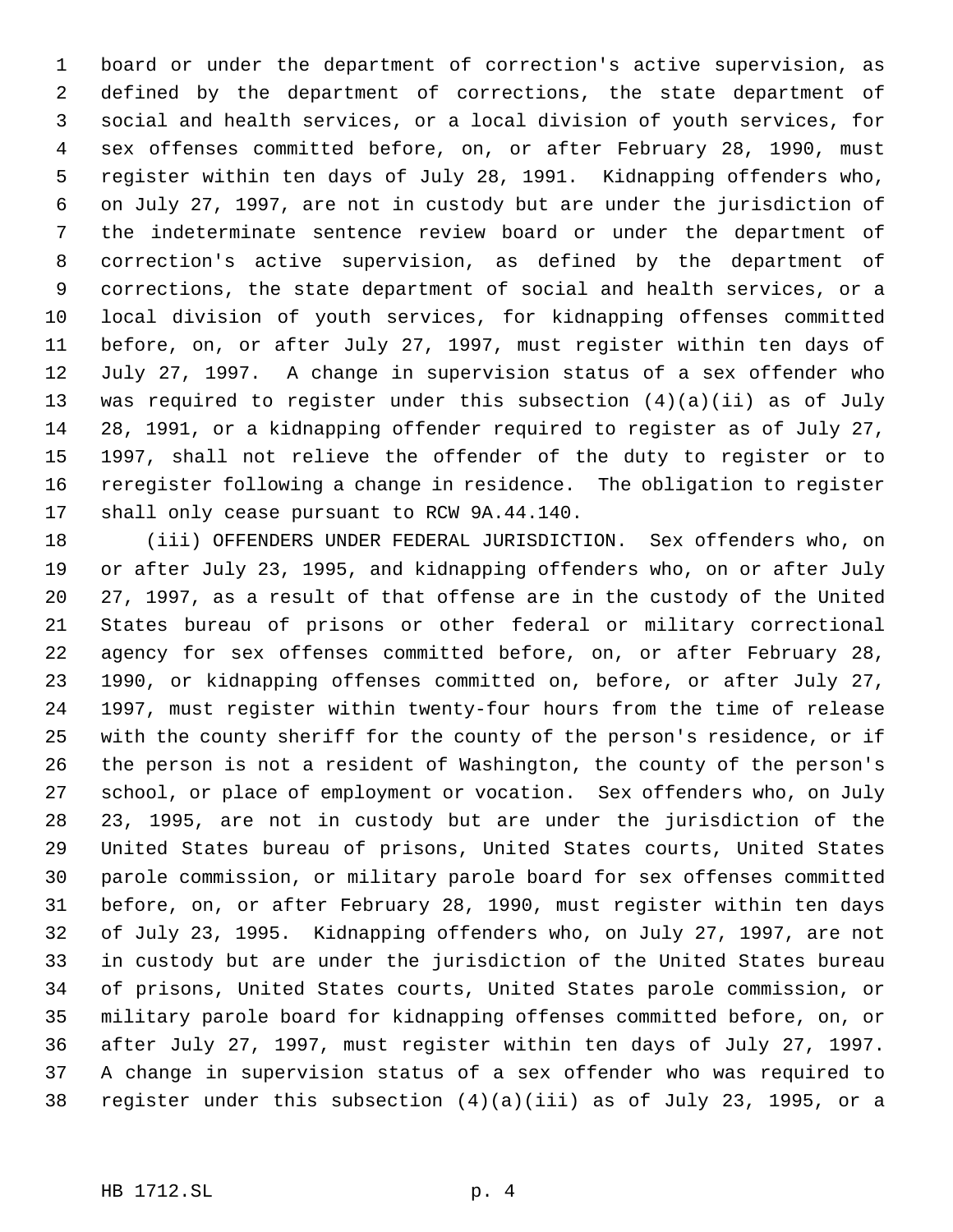kidnapping offender required to register as of July 27, 1997 shall not relieve the offender of the duty to register or to reregister following a change in residence, or if the person is not a resident of Washington, the county of the person's school, or place of employment or vocation. The obligation to register shall only cease pursuant to RCW 9A.44.140.

 (iv) OFFENDERS WHO ARE CONVICTED BUT NOT CONFINED. Sex offenders who are convicted of a sex offense on or after July 28, 1991, for a sex offense that was committed on or after February 28, 1990, and kidnapping offenders who are convicted on or after July 27, 1997, for a kidnapping offense that was committed on or after July 27, 1997, but who are not sentenced to serve a term of confinement immediately upon sentencing, shall report to the county sheriff to register immediately upon completion of being sentenced.

 (v) OFFENDERS WHO ARE NEW RESIDENTS OR RETURNING WASHINGTON RESIDENTS. Sex offenders and kidnapping offenders who move to Washington state from another state or a foreign country that are not under the jurisdiction of the state department of corrections, the indeterminate sentence review board, or the state department of social and health services at the time of moving to Washington, must register within thirty days of establishing residence or reestablishing residence if the person is a former Washington resident. The duty to register under this subsection applies to sex offenders convicted under the laws of another state or a foreign country, federal or military statutes, or Washington state for offenses committed on or after February 28, 1990, and to kidnapping offenders convicted under the laws of another state or a foreign country, federal or military statutes, or Washington state for offenses committed on or after July 27, 1997. Sex offenders and kidnapping offenders from other states or a foreign country who, when they move to Washington, are under the jurisdiction of the department of corrections, the indeterminate sentence review board, or the department of social and health services must register within twenty-four hours of moving to Washington. The agency that has jurisdiction over the offender shall notify the offender of the registration requirements before the offender moves to Washington.

 (vi) OFFENDERS FOUND NOT GUILTY BY REASON OF INSANITY. Any adult or juvenile who has been found not guilty by reason of insanity under chapter 10.77 RCW of (A) committing a sex offense on, before, or after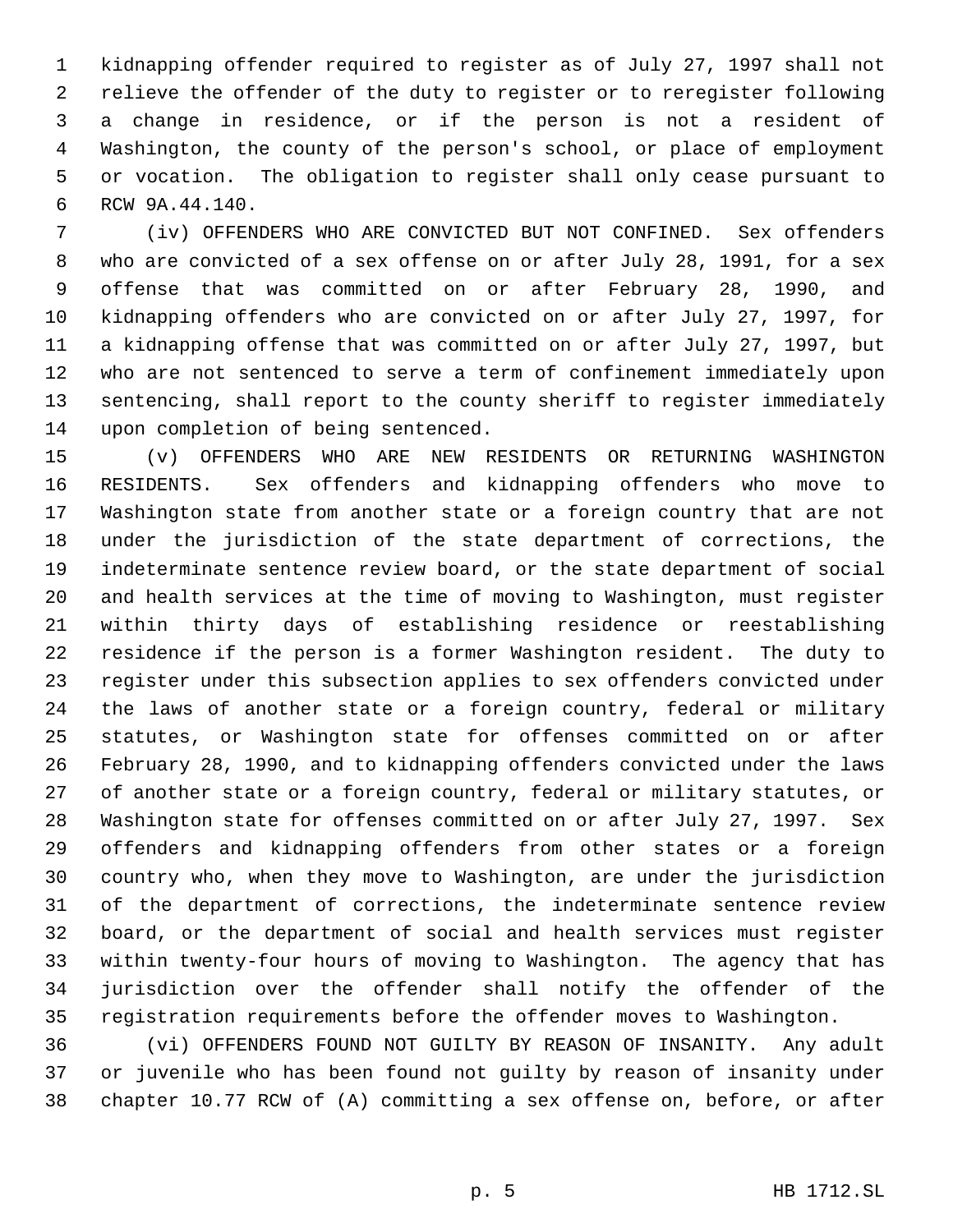February 28, 1990, and who, on or after July 23, 1995, is in custody, as a result of that finding, of the state department of social and health services, or (B) committing a kidnapping offense on, before, or after July 27, 1997, and who on or after July 27, 1997, is in custody, as a result of that finding, of the state department of social and health services, must register within twenty-four hours from the time of release with the county sheriff for the county of the person's residence. The state department of social and health services shall provide notice to the adult or juvenile in its custody of the duty to register. Any adult or juvenile who has been found not guilty by reason of insanity of committing a sex offense on, before, or after February 28, 1990, but who was released before July 23, 1995, or any adult or juvenile who has been found not guilty by reason of insanity of committing a kidnapping offense but who was released before July 27, 1997, shall be required to register within twenty-four hours of receiving notice of this registration requirement. The state department of social and health services shall make reasonable attempts within available resources to notify sex offenders who were released before July 23, 1995, and kidnapping offenders who were released before July 27, 1997. Failure to register within twenty-four hours of release, or of receiving notice, constitutes a violation of this section and is punishable as provided in subsection (10) of this section.

 (vii) OFFENDERS WHO LACK A FIXED RESIDENCE. Any person who lacks a fixed residence and leaves the county in which he or she is registered and enters and remains within a new county for twenty-four hours is required to register with the county sheriff not more than twenty-four hours after entering the county and provide the information required in subsection (3)(b) of this section.

 (viii) OFFENDERS WHO LACK A FIXED RESIDENCE AND WHO ARE UNDER SUPERVISION. Offenders who lack a fixed residence and who are under the supervision of the department shall register in the county of their supervision.

 (ix) OFFENDERS WHO MOVE TO, WORK, CARRY ON A VOCATION, OR ATTEND SCHOOL IN ANOTHER STATE. Offenders required to register in Washington, who move to another state, or who work, carry on a vocation, or attend school in another state shall register a new address, fingerprints, and photograph with the new state within ten days after establishing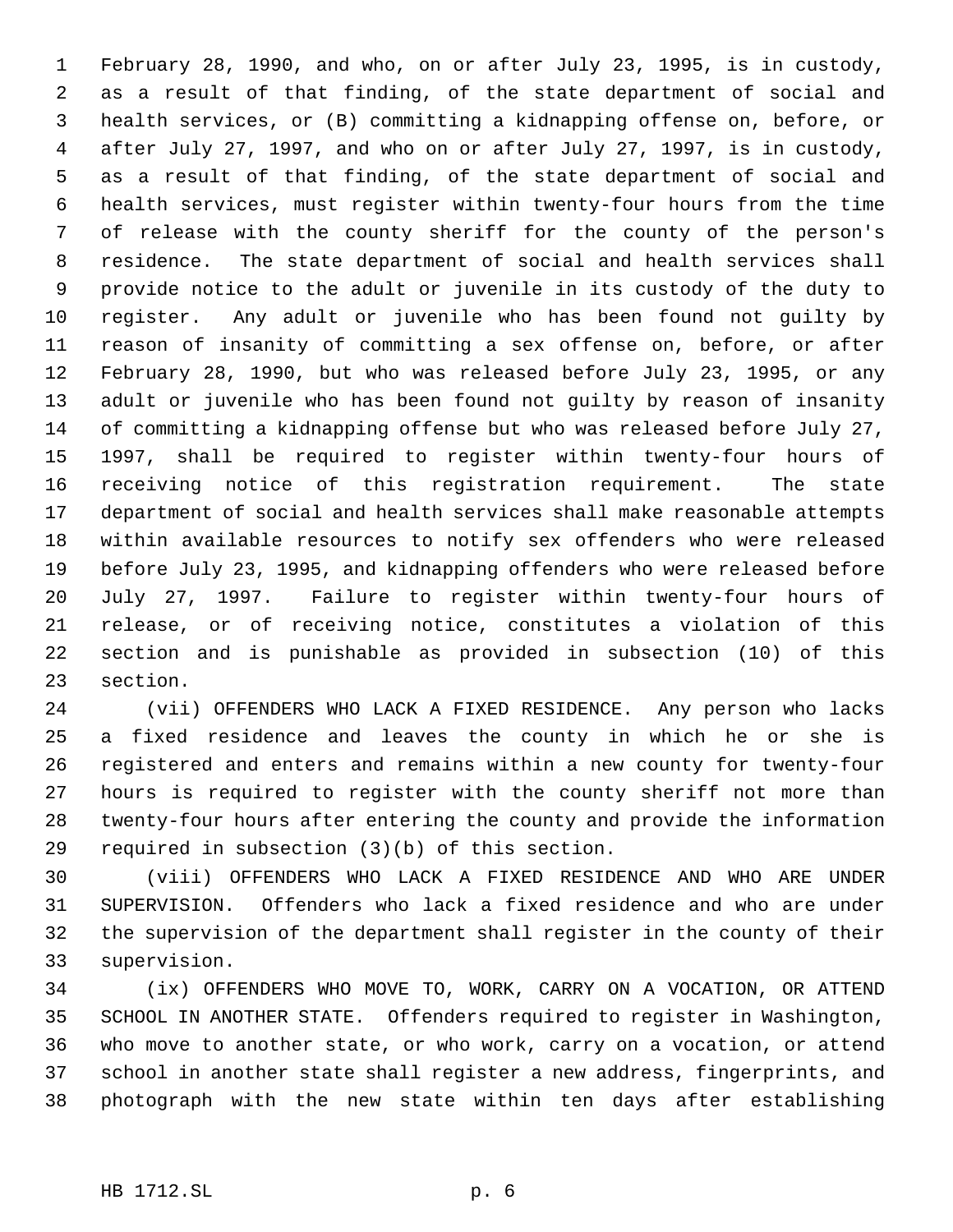residence, or after beginning to work, carry on a vocation, or attend school in the new state. The person must also send written notice within ten days of moving to the new state or to a foreign country to the county sheriff with whom the person last registered in Washington state. The county sheriff shall promptly forward this information to the Washington state patrol.

 (b) Failure to register within the time required under this section constitutes a per se violation of this section and is punishable as provided in subsection (10) of this section. The county sheriff shall not be required to determine whether the person is living within the county.

 (c) An arrest on charges of failure to register, service of an information, or a complaint for a violation of this section, or arraignment on charges for a violation of this section, constitutes actual notice of the duty to register. Any person charged with the crime of failure to register under this section who asserts as a defense the lack of notice of the duty to register shall register immediately following actual notice of the duty through arrest, service, or arraignment. Failure to register as required under this subsection (4)(c) constitutes grounds for filing another charge of failing to register. Registering following arrest, service, or arraignment on charges shall not relieve the offender from criminal liability for failure to register prior to the filing of the original charge.

 (d) The deadlines for the duty to register under this section do not relieve any sex offender of the duty to register under this section as it existed prior to July 28, 1991.

 (5)(a) If any person required to register pursuant to this section changes his or her residence address within the same county, the person must send written notice of the change of address to the county sheriff within seventy-two hours of moving. If any person required to register pursuant to this section moves to a new county, the person must send written notice of the change of address at least fourteen days before moving to the county sheriff in the new county of residence and must register with that county sheriff within twenty-four hours of moving. The person must also send written notice within ten days of the change of address in the new county to the county sheriff with whom the person last registered. The county sheriff with whom the person last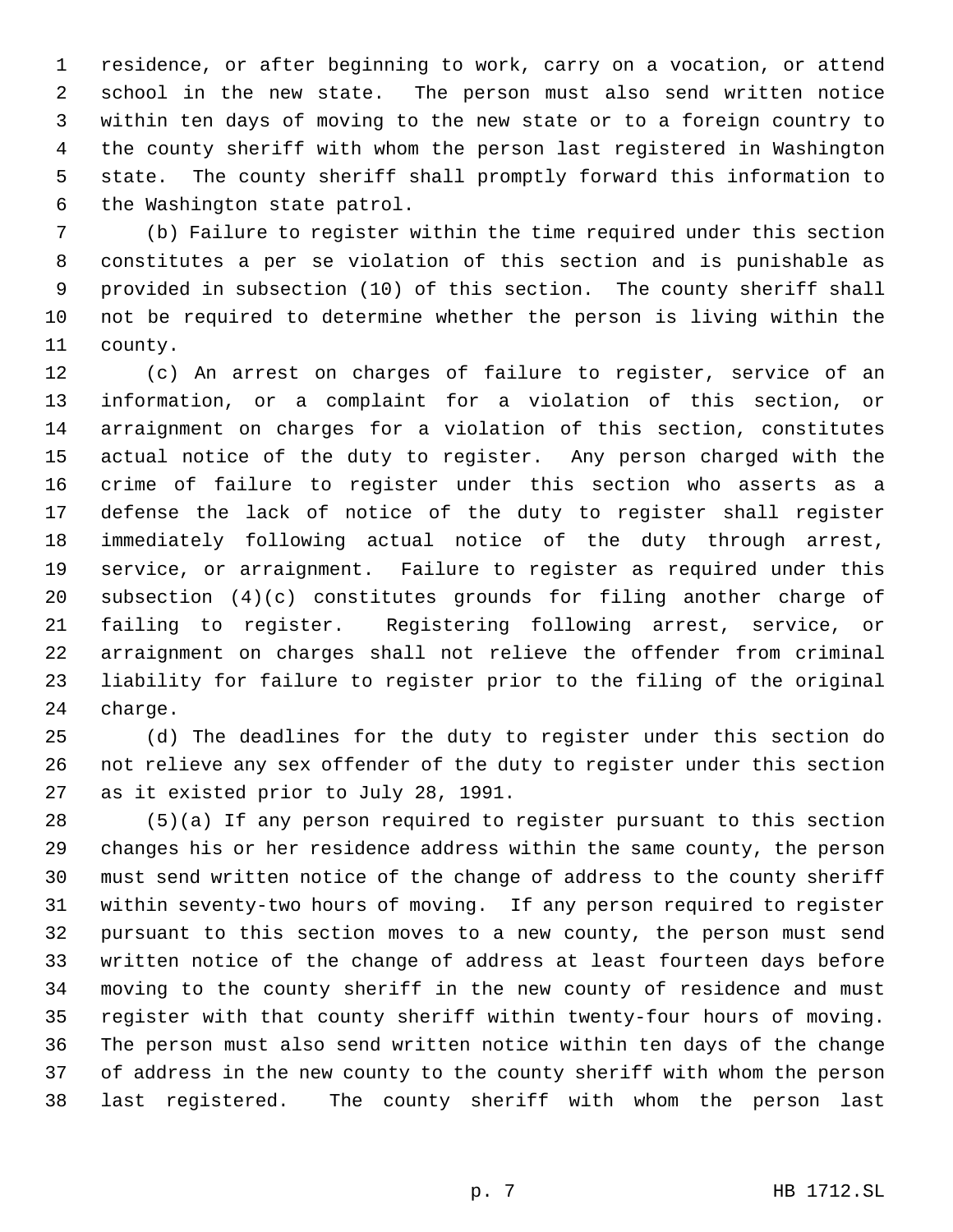registered shall promptly forward the information concerning the change of address to the county sheriff for the county of the person's new residence. Upon receipt of notice of change of address to a new state, the county sheriff shall promptly forward the information regarding the change of address to the agency designated by the new state as the state's offender registration agency.

 (b) It is an affirmative defense to a charge that the person failed to send a notice at least fourteen days in advance of moving as required under (a) of this subsection that the person did not know the location of his or her new residence at least fourteen days before moving. The defendant must establish the defense by a preponderance of the evidence and, to prevail on the defense, must also prove by a preponderance that the defendant sent the required notice within twenty-four hours of determining the new address.

 (6)(a) Any person required to register under this section who lacks a fixed residence shall provide written notice to the sheriff of the county where he or she last registered within forty-eight hours excluding weekends and holidays after ceasing to have a fixed residence. The notice shall include the information required by subsection (3)(b) of this section, except the photograph and fingerprints. The county sheriff may, for reasonable cause, require the offender to provide a photograph and fingerprints. The sheriff shall forward this information to the sheriff of the county in which the person intends to reside, if the person intends to reside in another county.

 (b) A person who lacks a fixed residence must report weekly, in person, to the sheriff of the county where he or she is registered. The weekly report shall be on a day specified by the county sheriff's office, and shall occur during normal business hours. The county sheriff's office may require the person to list the locations where the person has stayed during the last seven days. The lack of a fixed residence is a factor that may be considered in determining an offender's risk level and shall make the offender subject to disclosure of information to the public at large pursuant to RCW 4.24.550.

 (c) If any person required to register pursuant to this section does not have a fixed residence, it is an affirmative defense to the charge of failure to register, that he or she provided written notice to the sheriff of the county where he or she last registered within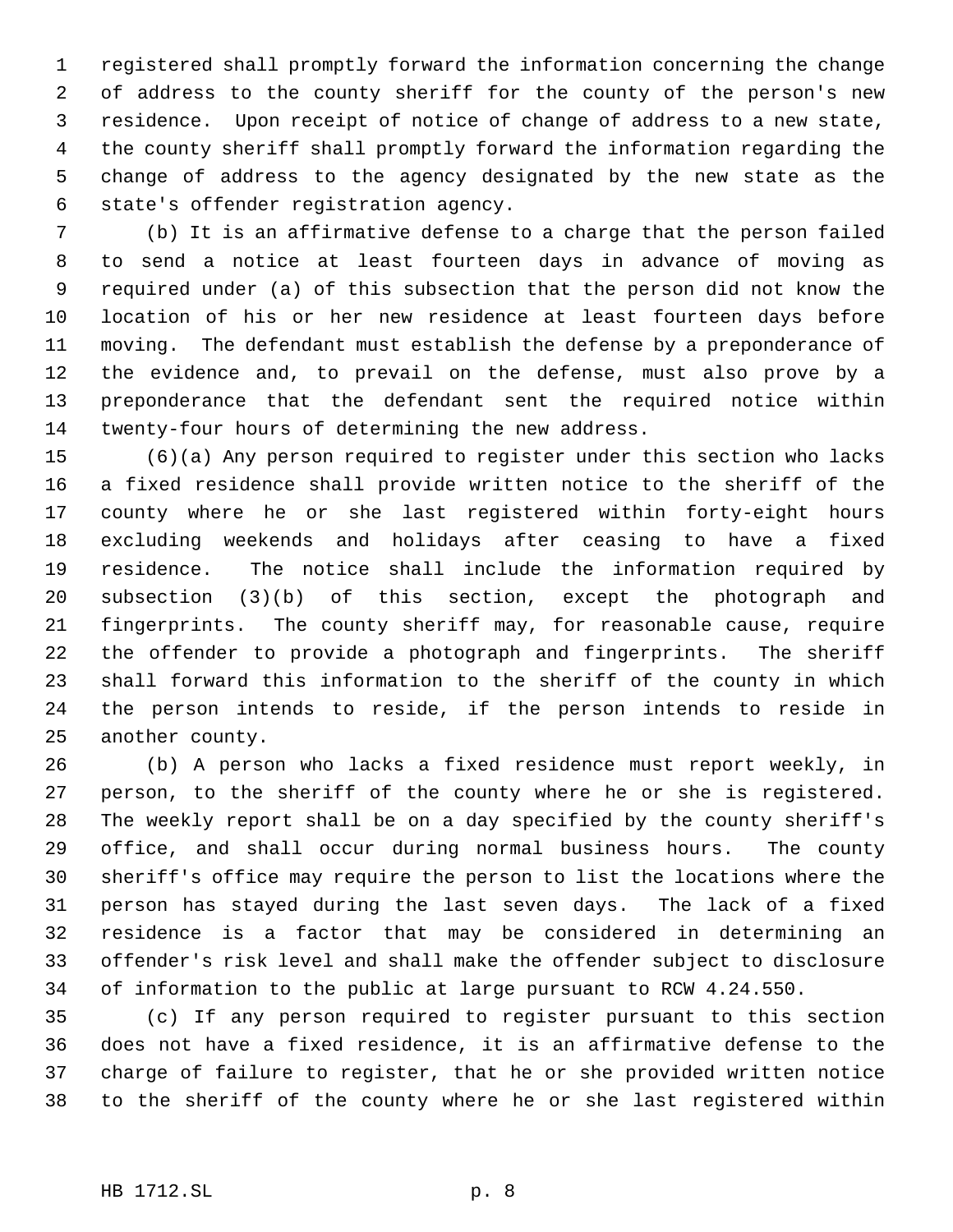forty-eight hours excluding weekends and holidays after ceasing to have a fixed residence and has subsequently complied with the requirements of subsections (4)(a)(vii) or (viii) and (6) of this section. To prevail, the person must prove the defense by a preponderance of the evidence.

 (7) A sex offender subject to registration requirements under this section who applies to change his or her name under RCW 4.24.130 or any other law shall submit a copy of the application to the county sheriff of the county of the person's residence and to the state patrol not fewer than five days before the entry of an order granting the name change. No sex offender under the requirement to register under this section at the time of application shall be granted an order changing his or her name if the court finds that doing so will interfere with legitimate law enforcement interests, except that no order shall be denied when the name change is requested for religious or legitimate cultural reasons or in recognition of marriage or dissolution of marriage. A sex offender under the requirement to register under this section who receives an order changing his or her name shall submit a copy of the order to the county sheriff of the county of the person's residence and to the state patrol within five days of the entry of the order.

 (8) The county sheriff shall obtain a photograph of the individual and shall obtain a copy of the individual's fingerprints.

 (9) For the purpose of RCW 9A.44.130, 10.01.200, 43.43.540, 70.48.470, and 72.09.330:

(a) "Sex offense" means:

(i) Any offense defined as a sex offense by RCW 9.94A.030;

 (ii) Any violation under RCW 9A.44.096 (sexual misconduct with a minor in the second degree);

 (iii) Any violation under RCW 9.68A.090 (communication with a minor for immoral purposes);

 (iv) Any federal or out-of-state conviction for an offense that under the laws of this state would be classified as a sex offense under this subsection; and

 (v) Any gross misdemeanor that is, under chapter 9A.28 RCW, a criminal attempt, criminal solicitation, or criminal conspiracy to commit an offense that is classified as a sex offense under RCW 9.94A.030 or this subsection.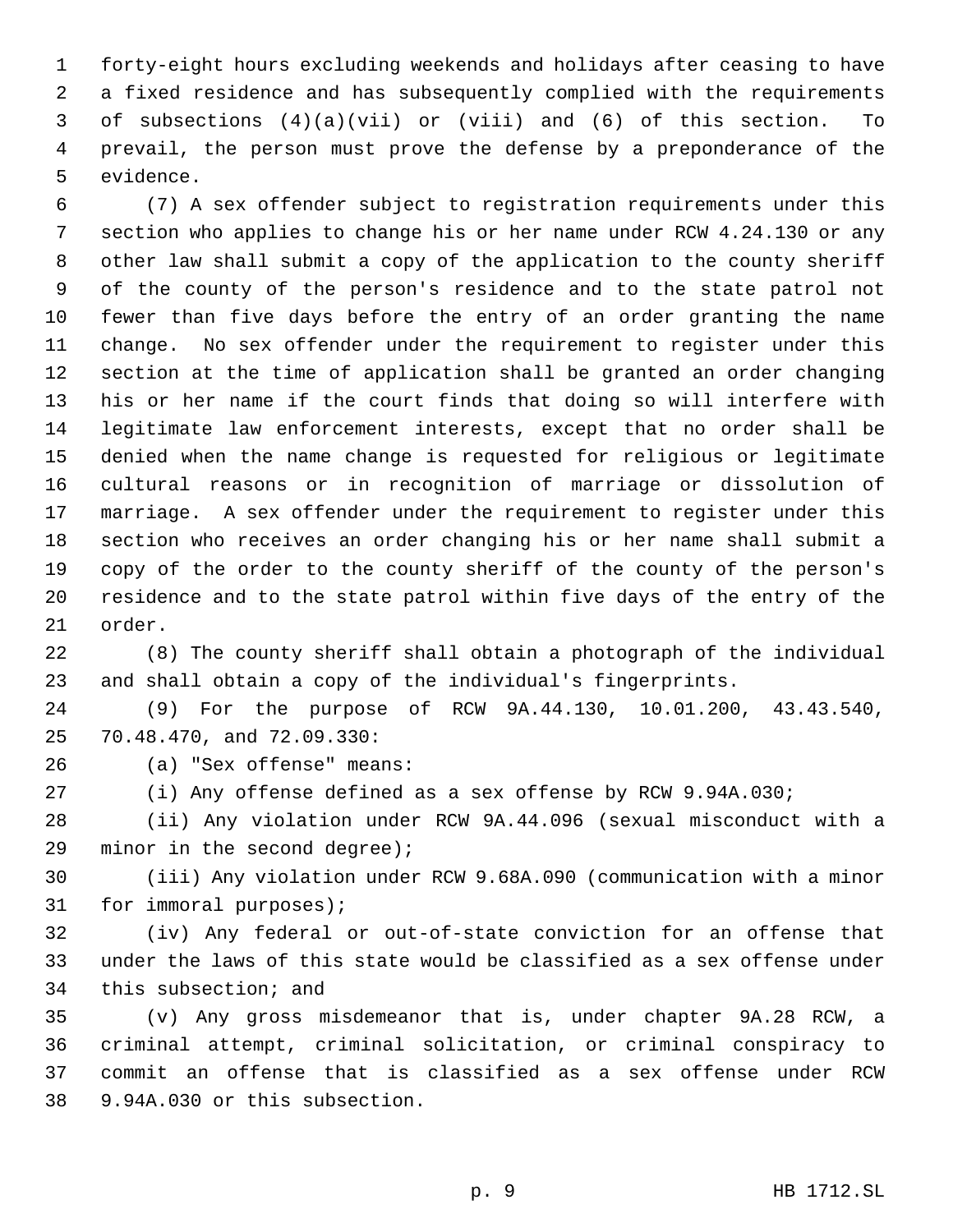(b) "Kidnapping offense" means: (i) The crimes of kidnapping in the first degree, kidnapping in the second degree, and unlawful imprisonment, as defined in chapter 9A.40 RCW, where the victim is a minor and the offender is not the minor's parent; (ii) any offense that is, under chapter 9A.28 RCW, a criminal attempt, criminal solicitation, or criminal conspiracy to commit an offense that is classified as a kidnapping offense under this subsection (9)(b); and (iii) any federal or out-of-state conviction for an offense that under the laws of this state would be classified as a kidnapping offense under this subsection (9)(b).

 (c) "Employed" or "carries on a vocation" means employment that is full-time or part-time for a period of time exceeding fourteen days, or for an aggregate period of time exceeding thirty days during any calendar year. A person is employed or carries on a vocation whether the person's employment is financially compensated, volunteered, or for the purpose of government or educational benefit.

 (d) "Student" means a person who is enrolled, on a full-time or part-time basis, in any public or private educational institution. An educational institution includes any secondary school, trade or professional institution, or institution of higher education.

 (10) A person who knowingly fails to register with the county sheriff or notify the county sheriff, or who changes his or her name without notifying the county sheriff and the state patrol, as required by this section is guilty of a class C felony if the crime for which the individual was convicted was a felony sex offense as defined in subsection (9)(a) of this section or a federal or out-of-state conviction for an offense that under the laws of this state would be a felony sex offense as defined in subsection (9)(a) of this section. If the crime was other than a felony or a federal or out-of-state conviction for an offense that under the laws of this state would be other than a felony, violation of this section is a gross misdemeanor.

 (11) A person who knowingly fails to register or who moves within the state without notifying the county sheriff as required by this section is guilty of a class C felony if the crime for which the individual was convicted was a felony kidnapping offense as defined in subsection (9)(b) of this section or a federal or out-of-state conviction for an offense that under the laws of this state would be a felony kidnapping offense as defined in subsection (9)(b) of this